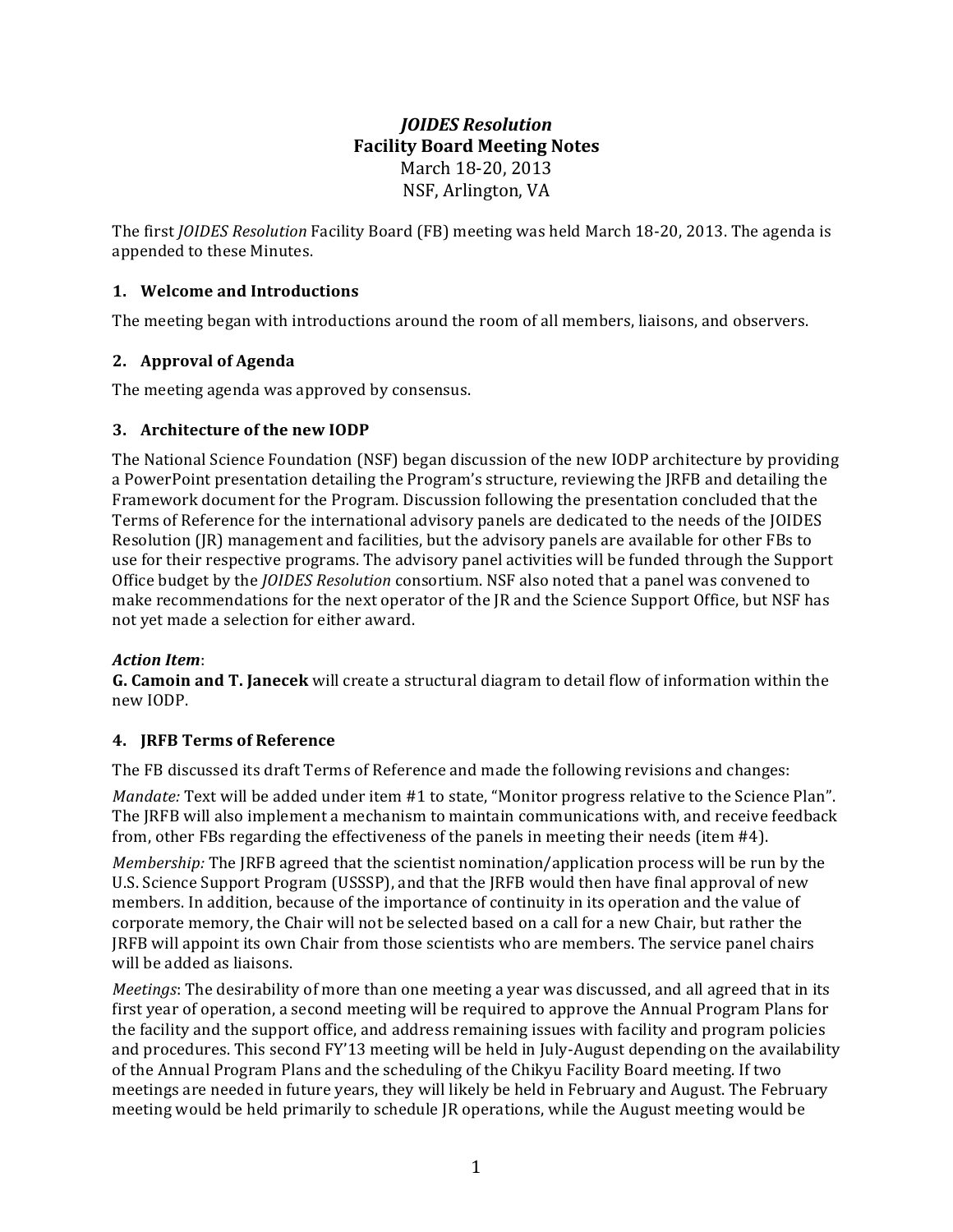held to approve the Annual Program Plans, if this could not be accomplished electronically because of the complexity of issues.

### *Action Item:*

**S. Humphris** will revise the Terms of Reference as discussed and circulate for comment, with approval planned at the August 2013 JRFB meeting.

### **5. Advisory Panels**

The FB reviewed the Terms of Reference for the three advisory panels that had been red-lined prior to the meeting.

**PEP**: The JRFB agreed that the current Terms of Reference include too much implementation rather than policy. In particular, the text detailing the workings of PEP through sub-panels will be stricken in order to allow the Panel to be flexible in its operations according to the needs at each meeting. In terms of membership, PEP must strive for a balance of expertise across all areas of the Science Plan.

There was discussion about the Chair selection process, which is currently done by an independent search committee. The JRFB felt that, because of the importance of continuity in its operation and the value of corporate memory, the Chair should be nominated by members of the PEP, and that nomination forwarded to JRFB for approval.

*EPSP*: It was noted that the EPSP does not follow the conflict of interest policy referred to as common to all advisory panels because it requires the proponents to participate in the discussion of their proposal. Hence, the COI policy needs to be revised. In addition, the EPSP does not hold electronic meetings, but rather electronic reviews. The Chair of the JRFB will provide guidance when appropriate to EPSP as to which proposals need review.

*SCP*: Revisions as red-lined.

**SCP-PEP Interactions**: With the recommendations for proposals reading for scheduling moving directly from PEP to JRFB, the status of site survey data will need to be considered during the PEP decision process. This requires close coordination between SCP and PEP to avoid proposals reaching the JRFB that cannot be drilled due to the status of the site survey requirements. There has been discussion of merging the two panels and, in June, the two panels will meet in the same geographic location with a day's overlap for a joint meeting. While there are questions relating to required expertise on each panel, and the workload change for a merged panel, the Chairs of PEP and SCP will review the consequences of such a merger after the June meeting, and recommend either a merger or a joint meeting plan at the next JRFB meeting.

Based on general agreement that site survey data would be required before proposals are advanced to the JRFB for consideration, and the Environmental Protection and Safety Panel (EPSP) must review the information prior to scheduling. The JRFB recommended that preliminary proposals include a section on the status of site survey data.

### *Action Items:*

**S. Humphris and Dick Kroon** will revise the PEP Terms of Reference for review and approval at the August 2013 JRFB meeting.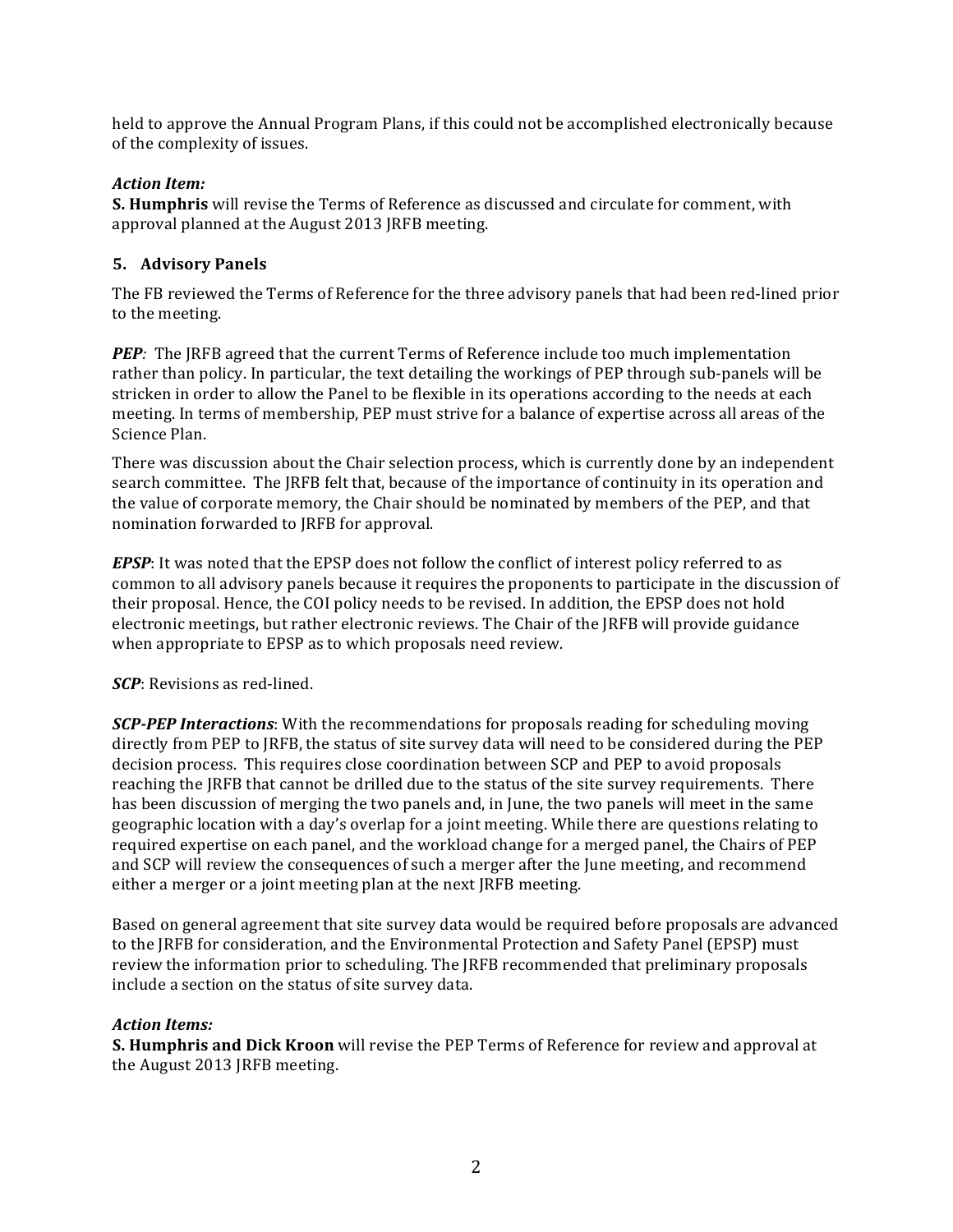**D. Mallinson** will review and recommend revisions to the SCP Terms of Reference for review and approval at the August 2013 JRFB meeting.

**B.** Katz will review and recommend revisions to the EPSP Terms of Reference, including updating the flow chart.

**D. Kroon and D. Mallinson** will review the PEP-SCP interactions after their June meeting and recommend either merger of the two panels or a plan for joint meetings. This will be an agenda item at the August 2013 JRFB meeting.

### *Recommendation to the Science Support Office:*

The IRFB recommends that the requirement for a brief discussion of the status of site survey data and how it will be sufficient to address the scientific objectives be added to Preliminary Proposals. The page limit can be extended to include this section.

#### **6. Conflict of Interest for JRFB and Advisory Panels**

The IRFB reviewed a red-line version of the Conflict of Interest policy and agreed it needs to be simplified and the Appendix removed. In addition, the paragraph concerning SAS activities needs to be deleted. The policy also needs to be revised to enable **EPSP** to involve discussion with proponents of their proposals, which is currently not permissible under the current policy.

#### *Action Item:*

**S. Humphris** will revise and simplify the Conflict of Interest policy, circulate for comment, and then revise for approval at the August 2013 JRFB meeting.

#### **7. Procedures and Guidelines for JR Expeditions**

#### *Staffing Procedures:*

- Staffing of the IR will continue with the current process of nominations from Program Management Offices (PMO) for scientist to participate in each expedition.
- Co-Chief Scientist nominations will be provided by PEP initially to IODP-MI (until September 2013) and thereafter to the JR Operator. Nominations from the PMOs for Co-Chief Scientists will be requested by IODP-MI (until September 2013) and thereafter directly by the IR Operator.
- An effort will be made to balance international representation within each scientific party. However, co-chief scientists are not included in the quotes and will be selected based on programmatic or project needs.

*Standard Measurements:* The JRFB discussed the possibility of developing a set of standard measurements across drilling platforms based on needs for post-cruise sampling, risk of loss of ephemeral data, cruise comparison, downhole measurements and the potential audiences for the data from such standard measurement. A subgroup (M. Malone, R. Murray, H. Palike, C. Yeats) was created to develop a set of basic measurements and options for discussion at the next JRFB meeting. This will be shared with the other FBs to try to standardize across platforms within the resources available to the operators.

*Third Party Tool Guidelines:* The JRFB believes that the current policy has been effective. It is particularly beneficial because it places the onus upon the tool developer to incorporate the technology and make the most effective use of it. The section of the policy that needs revision is that concerning the adoption of the tool by IODP. Although this should be kept as an option, it needs to be de-emphasized. A subgroup (Murray, Palike, Yeats, Malone) was created to revise the document for approval at the next JRFB meeting.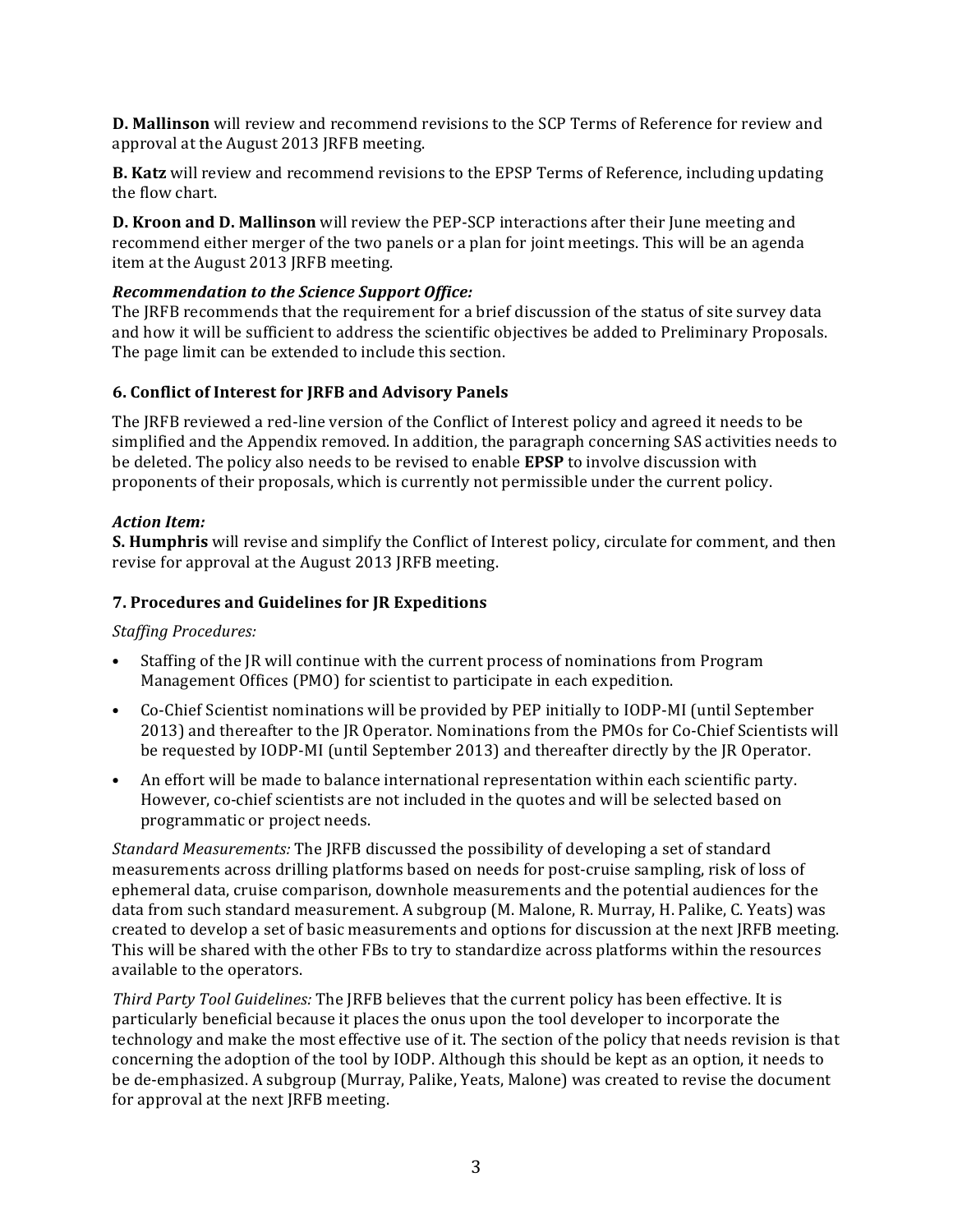*EPSP Safety Review Guidelines:* The JRFB agreed to update the EPSP safety review guidelines that refer to "paper copies" and "Expedition Safety package distribution" to reflect that information is distributed electronically. In addition, the flow chart needs revision to reflect additional sites that may be added while a cruise is underway. The FB had significant discussion on cruise plan contingencies and the benefits inherent in targeting Sites of Opportunity when initial drilling plans fail. The FB considered having proponents develop well-defined secondary plans in their Full Proposals, with special consideration of promoting nearby sites with alternative.

### *Action Items*

**M. Malone** will revise the staffing procedures document for review at the August 2013 JRFB meeting.

**M. Malone (lead), R. Murray, H. Pälike, C. Yeats** will revisit the list of standard measurements and revise the Standard Measurements document to reflect what should be basic measurement and what should be optional for the IR. This needs to be completed by early July 2013 to be shared with the *Chikyu* FB.

**R. Murray (lead), H. Pälike, C. Yeats, M. Malone** will revise the Third Party Tools document to deemphasize adoption of tools by IODP for review and approval at the August 2013 JRFB meeting.

**S. Humphris and B. Katz** will revise the EPSP Safety Review guidelines for review and approval at the August 2013 JRFB meeting.

### **8. Core Curation**

The JRFB needs advice from the core curators regarding curatorial procedures. It was generally agreed that a standard procedure for requests for samples taken with all platforms is desirable. The IRFB determined that the best approach would be for all three Facility Boards to request a from the core curators a proposed plan for standardizing curatorial procedures. The proposal created by the core curators must include budgetary information and prioritized activities.

### *Action Item*

**S. Humphris** will bring up this curatorial issue to the CIB when it meets in July. After that meeting, the FBs can jointly request the core curators to propose standard procedures for core curation.

### **9. Data Management and Publishing Criteria**

The IRFB agreed that Data Management and Publishing Criteria would be discussed in the summer when the JR Operator is known.

# **10. Overview of Proposals Ready for Scheduling**

The PEP Chair gave a presentation of the science objectives of the JR proposals that have been brought forward to the JRFB for scheduling, as well as their site survey status. This included: Proposal 505: Mariana Convergent Margin Proposal 552: Bengal Fan Proposal 567: Paleogene South Pacific Transect APL 693: South Chamorra Seamount Proposal 732: Sediment Drifts off the Antarctic Peninsula Proposal 770: Kanto Asperity Project Proposal 778: Tanzania Offshore Paleoclimate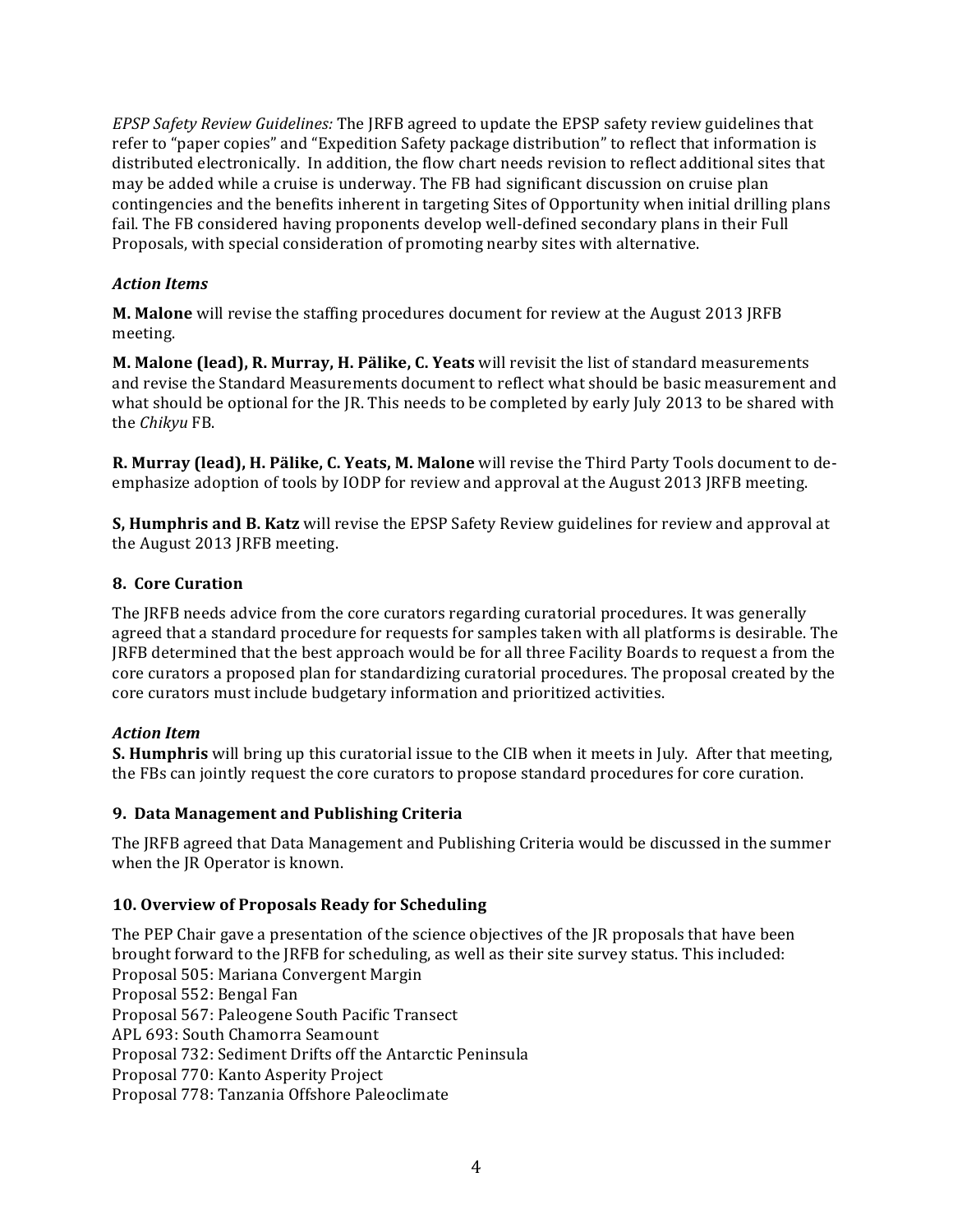Proposal 781: Hikurangi Subduction Zone, New Zealand Proposal 793 CPP: Arabian Sea Proposal 795: Indian Monsoon Rainfall Proposal 800: Nature of the Lower Crust and Moho Proposal 807: Indonesian Throughflow

Two others were also mentioned as important to longer term planning: Proposal 702: Agulhas Current (needs reconsideration of site locations and review by SCP) Proposal 704: Sumatra Subduction Zone (proposal needs further revision).

### 11. Overview of JR Operations and Costs

D. Divins provided a history of JR operations and costs. On an annual basis since 2004, time spent on site has varied between 72 and 190 days, with transit time ranging from 34 to 93 days.

For FY'13, the total USIO budget is \$70.97M with 85% of that being used to support technical, engineering and science support.

The average cost to add an expedition is  $\sim$  \$2.5M, although costs vary widely depending on the complexity of the cruise. The average cost to add a multi-level, multi-component CORK is  $\sim$  \$1M.

The FY'13 average operating day rate is \$86K, which results in an annual day rate cost of \$30.9M. In FY'14 some savings on the day rate  $({\sim}$ \$14K) will be realized as the day rate decreases due to completion of payments to the ship owner for the IR upgrade. This will provide an annual savings of  $\sim$ \$5.25M and a total annual day rate costs of  $\sim$ \$25.7M.

### **12. Budgetary Guidance from NSF**

NSF provided details on its budgetary constraints and discussed current Foundation priorities, including Science, Engineering and Education for Sustainability (SEES) and Ocean Observatories Initiative (OOI) operations and maintenance as well as the sequester cuts. NSF does not have final figures for budgets for FY 2013 or 2014. The JRFB was told to assume four expeditions for the FY'15 planning. 

Renewal of *JOIDES* Resolution operations beyond FY'14 will require National Science Board (NSB) approval this year, with the NSB providing final guidance on financial request amounts should they approve renewal of facility operations.

### **13 & 14. Options for, and Development of, an FY'15 Schedule**

M. Malone provided several options for an  $FY'15$  schedule. The ship will end  $FY'14$  at IBM in the western Pacific. Three options were presented for consideration, all of which included Indian Monsoon (795), Bengal Fan (552) and Arabian Sea (793) and only varied in the fourth cruise.

The JRFB discussed the options, taking into account the status of the site survey data available, the feasibility of proposals that included observatories, weather windows, transit times, and the positioning of the ship for FY'16. Based on this information, the IRFB recommended that Indonesian Flowthrough (807) be the fourth project. It was also agreed that lead proponents of all proposals considered by the JRFB should receive a letter from the JRFB Chair updating them on the status of the schedule and providing any addition instructions to the proponents on how to proceed to resolve any outstanding issues.

### *Action Item:*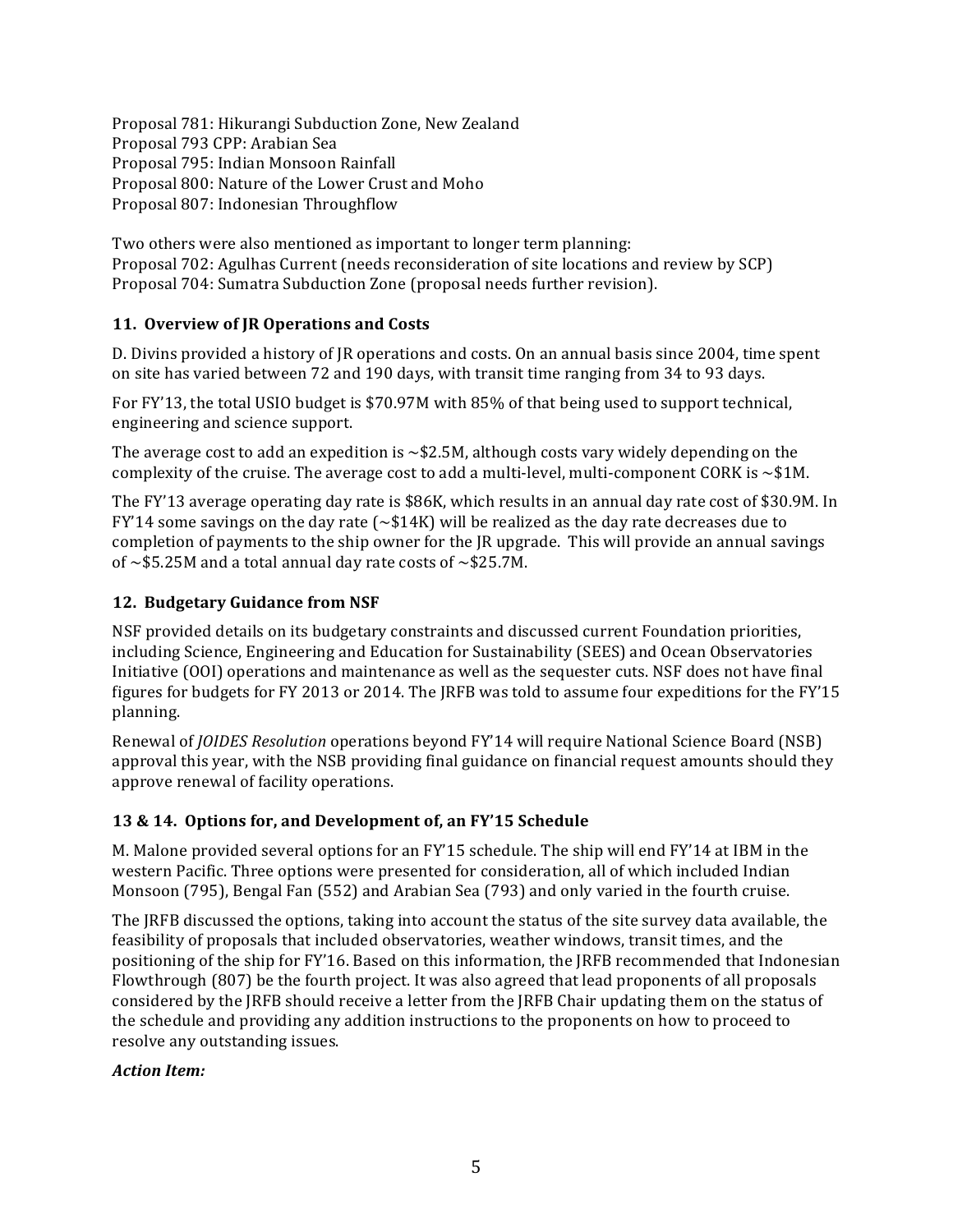**S. Humphris and D. Kroon** will prepare letters to lead proponents of all proposals under JRFB consideration informing them on the status of scheduling and how to proceed. These will be sent through IODP-MI this time, but eventually through the Science Support Office.

## **15. Overview of JR Proposals at PEP**

The JRFB reviewed current and anticipated proposal pressure to determine likely geographic locations of operation a few years from now, and discussed the need to generate proposals in preparation for work in those areas.

### *Consensus*

Taking into consideration current and anticipated proposal pressure, the JRFB considers that the JOIDES Resolution is likely to remain in the eastern Indian and western and south western Pacific oceans through 2016 and 2017, followed by a likely track across the southern Pacific Ocean, with an opportunity for drilling in the southern and central Atlantic Ocean in 2018 and 2019.

The JRFB noted there are three projects in the western Indian Ocean waiting for scheduling (Tanzania – 778, Atlantis Bank – 800, and Agulhas Current – 704), although one of them (Tanzania – 778) is in a piracy area that has seen some improvement. Hence, a detour into the western Indian Ocean is likely when the ship is in the southern Atlantic. While providing general guidance to the community, this anticipated long-term ship track will be reviewed every year to ensure efficient scheduling of projects ready for drilling and achievement of the challenges laid out in the Science Plan.

The JRFB agreed to encourage the community to begin planning workshops to develop drilling proposals for the Atlantic.

### **16. Operational/Scientific Expedition Reviews by the IRFB**

The JRFB considered the merit of continuing scientific and operational reviews of each expedition. Under a Cooperative Agreement, NSF has an increased role in reviewing the performance of the operations and management of the IR Operator. Multiple reviews are unnecessary and cost inefficient. Given NSF's mandatory operational review process, and the scientific review conducted by the IODP Forum, the IRFB discussed what additional information it would like a review to provide that could be incorporated into the NSF review. The JRFB agreed that for expedition year 2014, reports from the operator and the Co-Chiefs summarizing the expedition experience would be sufficient. For expedition year 2015 and beyond, the JRFB would assist NSF in writing the charge to the review panel, and one member of the JRFB would be a member of the NSF review panel.

### **17. Long-Term Planning**

The JRFB discussed implementation of the recommendations that came out of the US Strategies Workshop concerning operational planning for the JR. The JRFB recommends that the APL process be implemented to take advantage of sites of opportunity along transits.

### 18. Other JR Issues

*Expedition Length:* There was discussion of the traditional two-month duration of an expedition. The two-month duration appears to represent a balance between crew rotation requirements and fiscal/time constraints of transit in and out of port. The scientific community has become accustomed to tailoring proposals to fit the available time. However, there are projects whose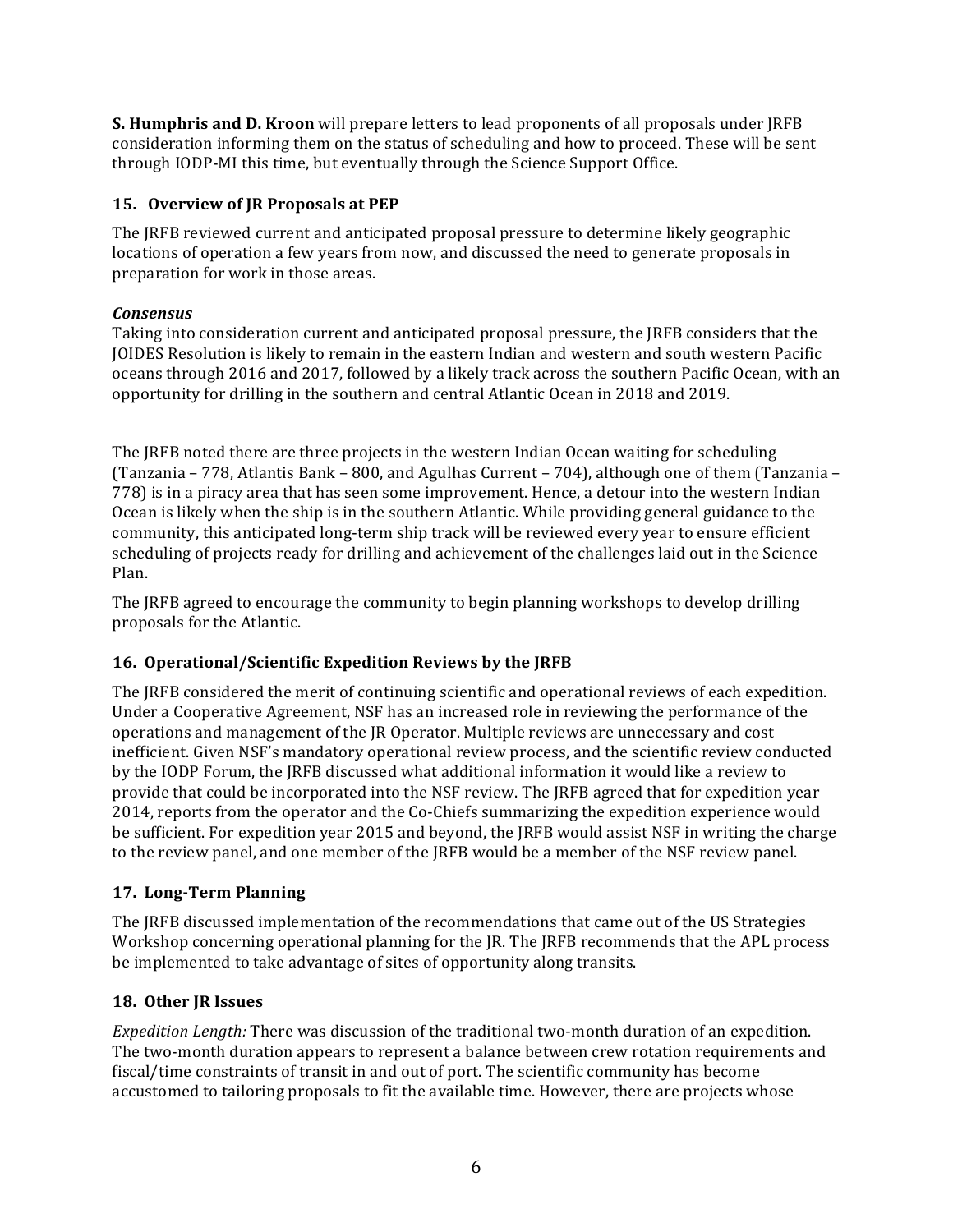scientific objectives could be met with shorter drilling times. The JRFB agreed to allow proponents to propose projects of flexible time lengths. Shorter projects will fit well within the new regional scheduling model of the *JOIDES Resolution* and allow the ship operator to create an efficient expedition schedule by packaging two of three smaller projects into a two-month expedition time slot. This change will require that proponents develop a drilling strategy that justifies the requested length of the project. This change will be advertised and written into the proposal submission guidelines.

*Weekly vs. Site Reporting*: The weekly and site reporting requirements during JR expeditions are burdensome and repetitive particularly when new sites are being drilled in rapid succession. The JRFB agreed to require weekly site reports for expeditions only when the site occupancy was two weeks or longer. Site reports are to continue to be required for all sites.

*Expedition and Site Number Designations:* The JRFB agreed to continue the current method of designating expedition and site numbers with the operators coordination assignment of expedition numbers. 

### *Recommendation for the Science Support Office*

Change the Proposal Submission Guidelines to allow for projects with less than 2-month drilling requirements. 

### **19. Proposal Submission Guidelines**

The IRFB agreed to maintain proposal submission dates in April and October.

The JRFB reviewed the revised version of the Proposal Submission Guidelines. There was some discussion about the need to include the level of detail found in the document but the JRFB members ultimately agreed that the detail is necessary for newcomers to the proposal process. However, the JRFB members noted that the number of documents on the IODP website that relate to proposal submission can be confusing to a newcomer. There needs to be simple explanatory materials to explain the relationship between all the documents. Examples of this explanatory material include a flow chart detailing how proposals move through the system and links to recent examples of successful proposals. JRFB created a working group (G. Filippelli, D. Kroon, G. Camoin) to address this need.

The JRFB reviewed the status of Complementary Project Proposals (CPP) and considered benefits including day-rate relief, new opportunities for partnerships, and active outreach groups seeking new CPP possibilities. After considerable discussion, the JRFB agreed that the 70% level would be maintained for the JR.

### *Action Item*

**G.** Filipelli, D. Kroon and G. Camoin will improve the accessibility of documents relating to proposal submission by providing explanatory text and visuals.

### *Recommendation to the Support Office*

The following recommendations will be made to the new Support Office:

- (1) Update the proposal submission guidelines and the website flow chart of how proposals move through the system based upon material provided by the IRFB working group.
- (2) Provide links to recent examples of successful proposals.
- (3) Keep the Google Earth overlay of completed and proposed sites up to date.

### **20. Publications**